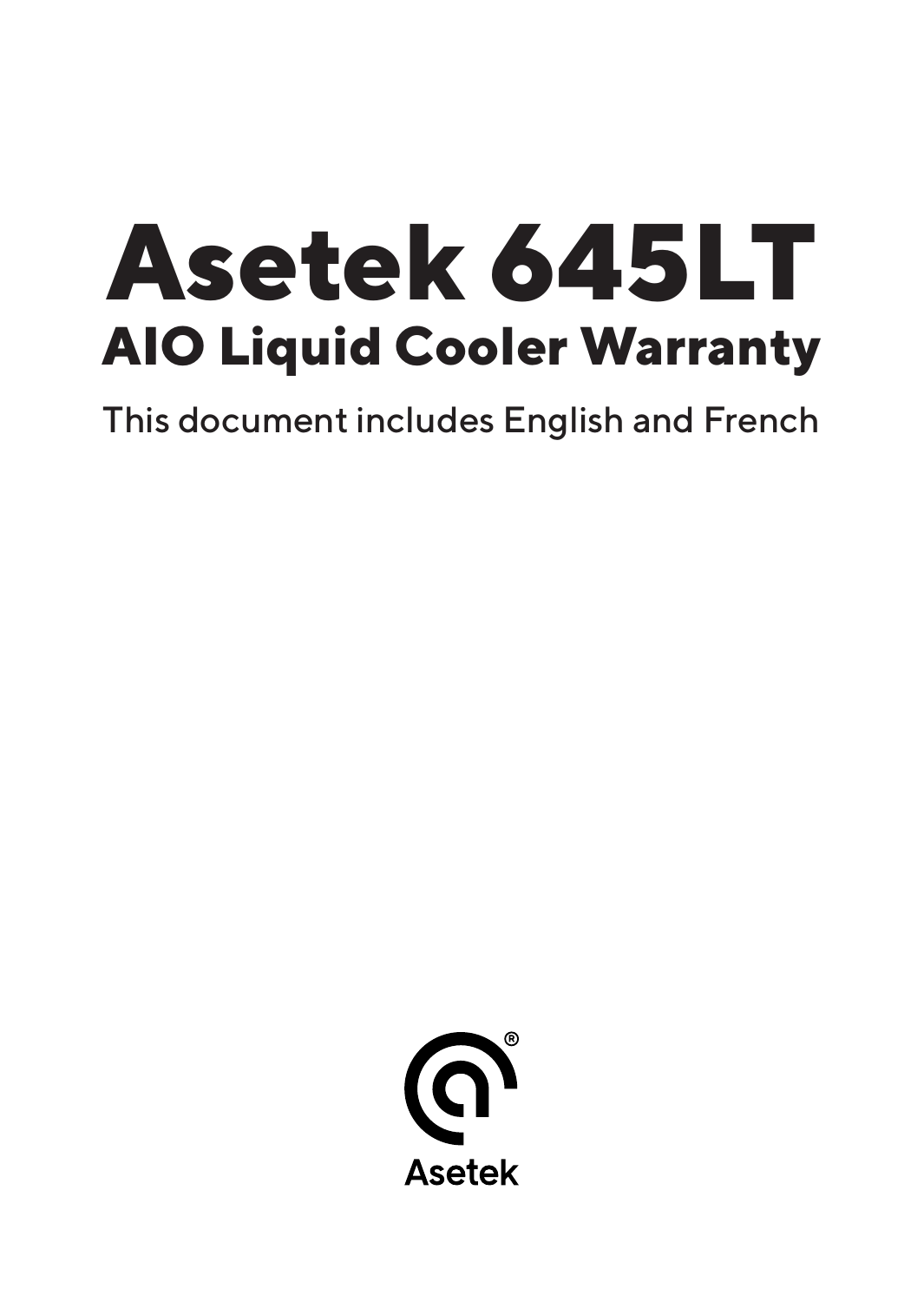# **ENGLISH**

# **Asetek Two (2) Year Limited Warranty** For Asetek 645LT All-In-One Liquid Cooler Only

**IMPORTANT: BY USING YOUR ASETEK PRODUCT, YOU ARE AGREEING TO BE BOUND BY THE TERMS OF THE ASETEK 2 YEAR LIMITED WARRANTY ("WARRANTY") AS SET OUT BELOW. DO NOT USE YOUR PRODUCT UNTIL YOU HAVE READ THE TERMS OF THE WARRANTY. IF YOU DO NOT AGREE TO THE TERMS OF THE WARRANTY, DO NOT USE THE PRODUCT AND RETURN IT TO THE RETAILER FROM WHICH YOU PURCHASED IT FOLLOWING THAT RETAILER'S RETURN INSTRUCTIONS.**

### HOW CONSUMER LAW RELATES TO THIS WARRANTY

THIS WARRANTY GIVES YOU SPECIFIC LEGAL RIGHTS, AND YOU MAY HAVE OTHER RIGHTS THAT VARY FROM STATE TO STATE (OR BY COUNTRY OR PROVINCE). OTHER THAN AS PERMITTED BY LAW, ASETEK DOES NOT EXCLUDE, LIMIT OR SUSPEND OTHER RIGHTS YOU MAY HAVE, INCLUDING THOSE THAT MAY ARISE FROM THE NONCONFORMITY OF A SALES CONTRACT. FOR A FULL UNDERSTANDING OF YOUR RIGHTS YOU SHOULD CONSULT THE LAWS OF YOUR COUNTRY, PROVINCE OR STATE.

### WARRANTY LIMITATIONS SUBJECT TO CONSUMER LAW

TO THE EXTENT PERMITTED BY LAW, THIS WARRANTY AND THE REMEDIES SET FORTH ARE EXCLUSIVE AND IN LIEU OF ALL OTHER WARRANTIES, REMEDIES AND CONDITIONS, WHETHER ORAL, WRITTEN, STATUTORY, EXPRESS OR IMPLIED. ASETEK DISCLAIMS ALL STATUTORY AND IMPLIED WARRANTIES, INCLUDING WITHOUT LIMITATION, WARRANTIES OF MERCHANTABILITY AND FITNESS FOR A PARTICULAR PURPOSE AND WARRANTIES AGAINST HIDDEN OR LATENT DEFECTS, TO THE EXTENT PERMITTED BY LAW. IN SO FAR AS SUCH WARRANTIES CANNOT BE DISCLAIMED, ASETEK LIMITS THE DURATION AND REMEDIES OF SUCH WARRANTIES TO THE DURATION OF THIS EXPRESS WARRANTY AND, AT ASETEK'S SOLE OPTION, THE REPAIR OR REPLACEMENT SERVICES DESCRIBED BELOW. SOME STATES (COUNTRIES AND PROVINCES) DO NOT ALLOW LIMITATIONS ON HOW LONG AN IMPLIED WARRANTY (OR CONDITION) MAY LAST, SO THE LIMITATION DESCRIBED ABOVE MAY NOT APPLY TO YOU.

### WHAT IS COVERED BY THIS WARRANTY?

Asetek A/S of Assensvej 2, 9220 Aalborg, Denmark ("Asetek") warrants the Asetek 645LT branded hardware product contained in the original packaging ("Asetek 645LT All-In-One Liquid Cooler") against defects in materials and workmanship when used normally in accordance with Asetek's published guidelines ([www.asetek.com/manuals-and-installation-guides/645lt\)](http://www.asetek.com/manuals-and-installation-guides/645lt) for a period of TWO (2) YEARS from the date of original retail purchase by the end-user purchaser ("Warranty Period"). Asetek's published guidelines include but are not limited to information contained in technical specifications, user manuals and installation video.

### WHAT IS NOT COVERED BY THIS WARRANTY?

This Warranty does not apply to any non-Asetek 645LT branded hardware products or any software, even if packaged or sold with 645LT All-In-One Liquid Cooler hardware. Manufacturers, suppliers, or publishers, other than Asetek, may provide their own warranties to you – please contact them for further information. Software distributed by Asetek with or without the Asetek or 645LT brand (including, but not limited to system software) is not covered by this Warranty. Asetek does not warrant that the operation of the 645LT Product will be uninterrupted or error-free. Asetek is not responsible for damage arising from failure to follow instructions relating to the 645LT Product's use.

**This Warranty does not apply: (a) to materials, including cooling liquid, that are designed to be consumed over time, materials, including thermal interface materials (TIM) that are intended to be replaced during service or reconfiguration or protective coatings that are designed to diminish over time, unless failure has occurred due to a defect in materials or workmanship; (b) to cosmetic damage,**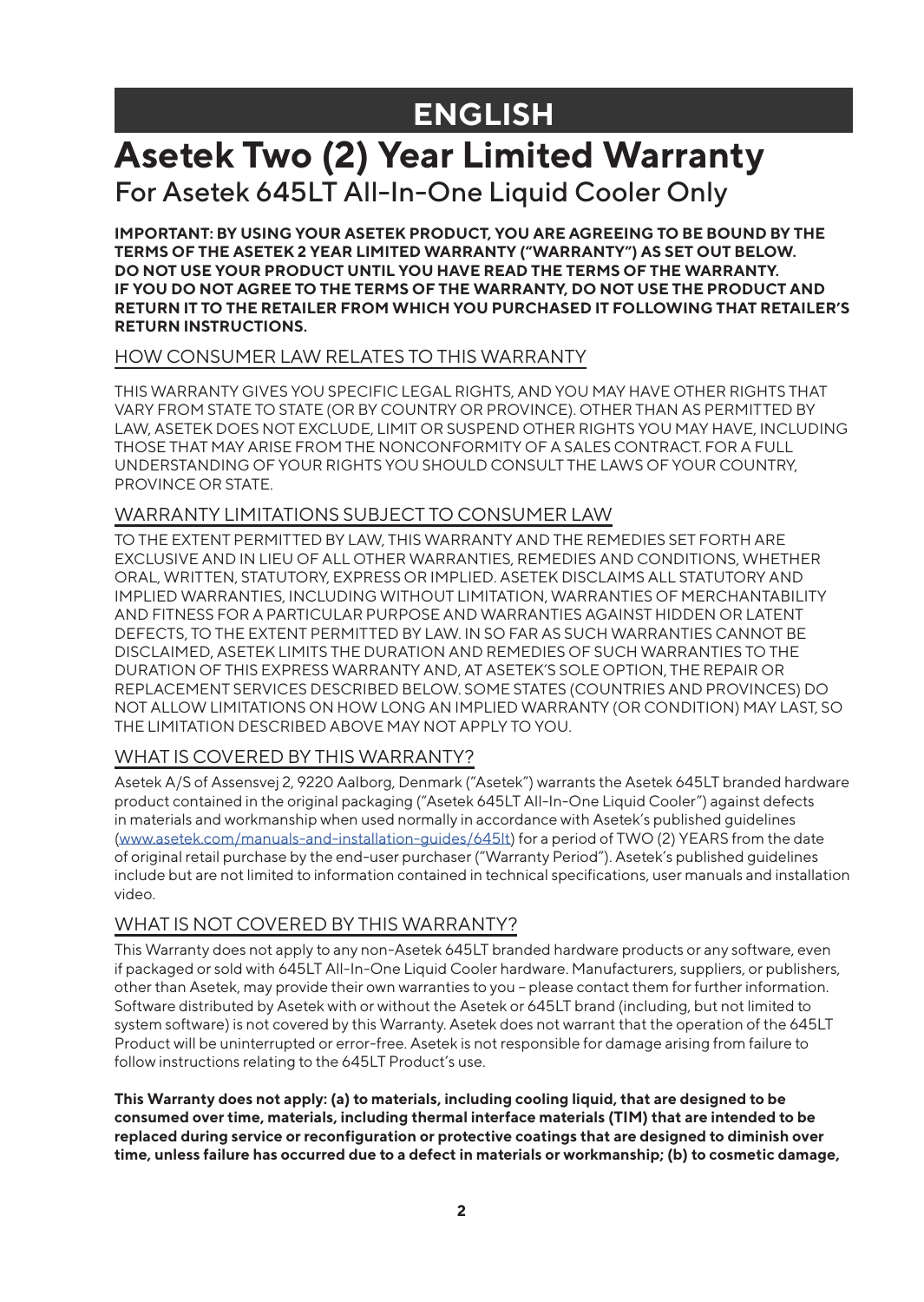**including but not limited to scratches, dents and broken plastic on ports unless failure has occurred due to a defect in materials or workmanship; (c) to damage caused by use with a third party component or product that does not meet the 645LT Product's specifications (Product specifications are available at https://www.asetek.com/media/2417/645lt\_data\_sheet.pdf; (d) to damage caused by accident, abuse, misuse, fire, liquid contact, earthquake or other external cause; (e) to damage caused by operating the Product outside Asetek's published guidelines; (f) to damage caused by service (including upgrades and expansions) performed by anyone who is not a representative of Asetek; (g) incidental damages caused by liquid contact from a defective product; (h) to an 645LT Product that has been modified to alter functionality or capability without the written permission of Asetek; (i) to defects caused by normal wear and tear or otherwise due to the normal aging of the 645LT Product; (j) if any serial number has been removed or defaced from the 645LT Product; or (k) if Asetek receives information from relevant public authorities that the product has been stolen and you cannot prove in any way that you are the authorized user of the product (e.g. by presenting proof of purchase).**

### YOUR RESPONSIBILITIES

Before receiving warranty service, you must contact Asetek through our contact form (https://www. asetek.com/company/contact-us). Before contacting Asetek, please have proof of purchase ready. When contacting Asetek via telephone, other charges may apply depending on your location.

When shipping your Asetek 645LT AIO liquid cooler to Asetek, make sure to use its original packaging or a similar packaging that provides protecting during transportation. Asetek retains the right to deny warranty claims caused by transportation or insufficient packaging.

Amazon customers: Until one (1) month after purchase, contact Amazon to initiate a return. Following warranty service your Asetek 645LT Product or a replacement Product will be returned to you similarly configured as your originally purchased Product , subject to applicable updates.

### WHAT WILL ASETEK DO IN THE EVENT THE WARRANTY IS BREACHED?

If during the Warranty Period you submit a claim to Asetek in accordance with this warranty, Asetek will, at its sole option:

(i) replace the 645LT Product with the same model or formed from new and/or previously used parts that are equivalent to new in performance and reliability, or

(ii) refund the full purchase price according to proof of purchase .

Asetek may request that you replace certain user-installable part (i.e. retention kit). When the Asetek 645LT Product or part is replaced or a refund provided, any replacement item becomes your property and the replaced or refunded item becomes Asetek's property.

### WARRANTY SERVICE OPTIONS

Asetek will provide warranty service through one or more of the following options:

(i) Domestic mail-in service: If Asetek determines that your 645LT Product is eligible for domestic mail-in service, Asetek will send you instructions on how to properly pack and address your 645LT product. Instructions may be sent to you via email or other electronic means. If warranty claim is approved, Asetek will send a new Product to you. Asetek will pay for shipping to and from your location. Asetek will not be liable for damages related to shipping due to insufficient packaging. Domestic mail-in service is primarily available if you and the product are in the country or customs region where the 645LT Product was sold.

(ii) International mail-in service: If Asetek determines that your 645LT Product is eligible for international mail-in service, Asetek will send you instructions on how to properly pack and address your 645LT Product. Instructions may be sent to you via email or through other electronics means. If warranty claim is approved, Asetek will send a new Product to you. You will be responsible to pay for shipping, handling and all applicable custom duties, VAT and other associated taxes and charges both to and from your location to the service location. Asetek will not be liable for damages related to shipping due to insufficient packaging.

Service where Asetek requires return of the replaced 645LT Product or part: Asetek will ship a replacement 645LT Product to you when the replaced 645LT Product is returned to Asetek. Asetek will provide prepaid shipping label.

Service where Asetek does not require return of the replaced 645LT Product or part: Asetek will ship you free of charge a replacement 645LT. Disposal of the defective 645LT should be handled as required by the WEEE (Waste from Electrical and Electronic Equipment) in your region.

Asetek reserves the right to at its sole discretion change the method by which Asetek may provide warranty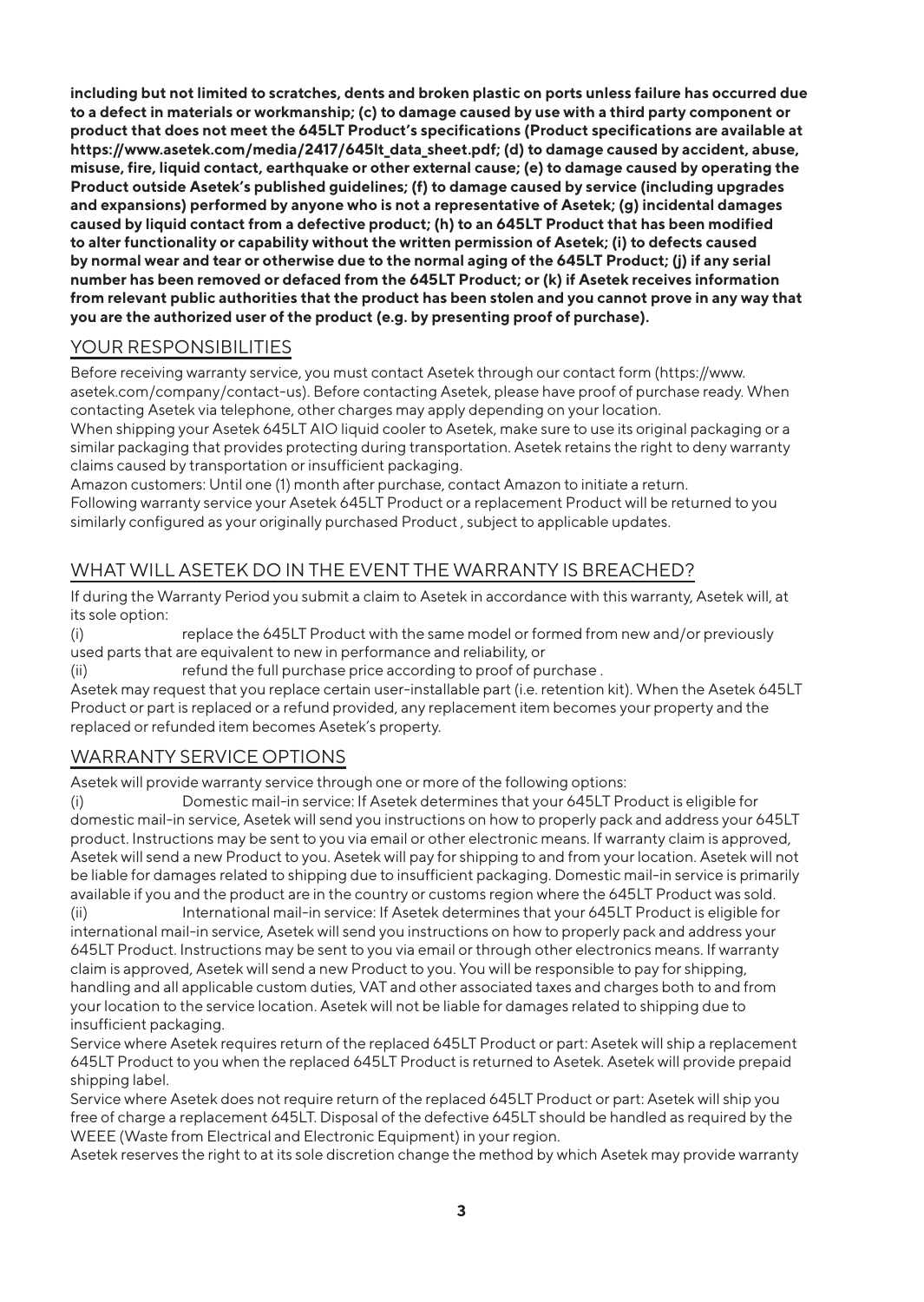service to you, and your 645LT Product's eligibility to receive a particular method of service. Service will be limited to replacement if warranty claim is approved. Part availability and response times may vary according to country. You may be responsible for shipping and handling charges if the 645LT Product cannot be reviewed in the country it is in. If you seek service in a country that is not the country of purchase, you will comply with all applicable import and export laws and regulations and be responsible for all custom duties, VAT and other associated taxes and charges. For international service, Asetek may replace your 645LT Product with comparable products and parts that comply with local standards.

### LIMITATION OF LIABILITY

EXCEPT AS PROVIDED IN THIS WARRANTY AND TO THE MAXIMUM EXTENT PERMITTED BY LAW, ASETEK IS NOT RESPONSIBLE FOR DIRECT, SPECIAL, INCIDENTAL OR CONSEQUENTIAL DAMAGES RESULTING FROM ANY BREACH OF WARRANTY OR CONDITION, OR UNDER ANY OTHER LEGAL THEORY, INCLUDING BUT NOT LIMITED TO LOSS OF USE; LOSS OF REVENUE; LOSS OF ACTUAL OR ANTICIPATED PROFITS (INCLUDING LOSS OF PROFITS ON CONTRACTS); LOSS OF THE USE OF MONEY; LOSS OF ANTICIPATED SAVINGS; LOSS OF BUSINESS; LOSS OF OPPORTUNITY; LOSS OF GOODWILL; LOSS OF REPUTATION; LOSS OF, DAMAGE TO, COMPROMISE OR CORRUPTION OF DATA; OR ANY INDIRECT OR CONSEQUENTIAL LOSS OR DAMAGE HOWSOEVER CAUSED INCLUDING THE REPLACEMENT OF EQUIPMENT AND PROPERTY, ANY COSTS OF RECOVERING, PROGRAMMING, OR REPRODUCING ANY PROGRAM OR DATA STORED IN PRODUCTS USED WITH THE 645LT PRODUCT.

THE FOREGOING LIMITATION SHALL NOT APPLY TO DEATH OR PERSONAL INJURY CLAIMS, OR ANY STATUTORY LIABILITY FOR INTENTIONAL AND GROSS NEGLIGENT ACTS AND/OR OMISSIONS. SOME STATES (COUNTRIES AND PROVINCES) DO NOT ALLOW THE EXCLUSION OR LIMITATION OF INCIDENTAL OR CONSEQUENTIAL DAMAGES, SO THE ABOVE LIMITATION OR EXCLUSION MAY NOT APPLY TO YOU.

### GENERAL

No Asetek reseller, agent, or employee is authorized to make any modification, extension, or addition to this Warranty. If any term is held to be illegal or unenforceable, the legality or enforceability of the remaining terms shall not be affected or impaired. This Warranty is governed by and construed under the laws of the country in which the 645LT Product purchase took place. For product purchased via the internet, the place of purchase shall be the country from which the 645LT Product is shipped to you. Asetek or its successor in title is the warrantor under this Warranty.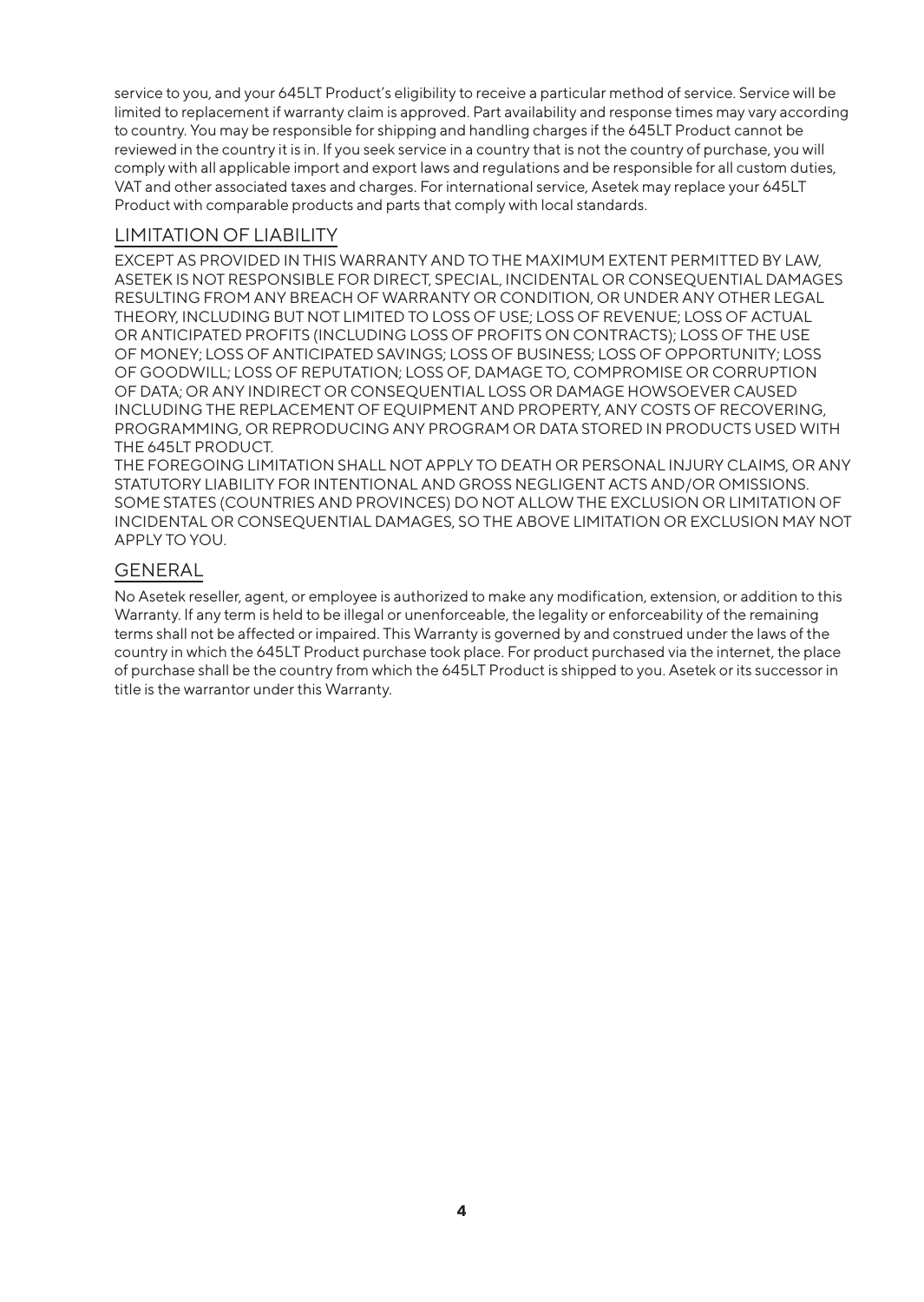# **FRANÇAIS**

# **Garantie limitée de deux (2) ans d'Asetek**

### Pour le refroidisseur de liquide tout-en-un Asetek 645LT

### uniquement

**IMPORTANT : EN UTILISANT VOTRE PRODUIT ASETEK, VOUS ACCEPTEZ D'ÊTRE LIÉ PAR LES TERMES DE LA GARANTIE LIMITÉE DE 2 ANS D'ASETEK (« GARANTIE ») TELLE QUE DÉFINIE CI-DESSOUS.**

**N'UTILISEZ PAS VOTRE PRODUIT AVANT D'AVOIR LU LES TERMES DE LA GARANTIE. SI VOUS N'ACCEPTEZ PAS LES TERMES DE LA GARANTIE, N'UTILISEZ PAS LE PRODUIT ET RETOURNEZ-LE AU DÉTAILLANT CHEZ QUI VOUS L'AVEZ ACHETÉ EN SUIVANT LES INSTRUCTIONS DE RETOUR DE CE DÉTAILLANT.**

### RAPPORT ENTRE LE DROIT DE LA CONSOMMATION ET LA PRÉSENTE GARANTIE

LA PRÉSENTE GARANTIE VOUS DONNE DES DROITS LÉGAUX SPÉCIFIQUES, ET VOUS POUVEZ AVOIR D'AUTRES DROITS QUI VARIENT D'UN ÉTAT À L'AUTRE (OU PAR PAYS OU PROVINCE). EN DEHORS DE CE QUI EST AUTORISÉ PAR LA LOI, ASETEK N'EXCLUT, NE LIMITE OU NE SUSPEND PAS LES AUTRES DROITS QUE VOUS POUVEZ AVOIR, Y COMPRIS CEUX QUI PEUVENT DÉCOULER DE LA NON-CONFORMITÉ D'UN CONTRAT DE VENTE. POUR BIEN COMPRENDRE VOS DROITS, VOUS DEVEZ CONSULTER LES LOIS DE VOTRE PAYS, PROVINCE OU ÉTAT.

### LIMITATIONS DE GARANTIE SOUMISES AU DROIT DE LA CONSOMMATION

DANS LA MESURE AUTORISÉE PAR LA LOI, LA PRÉSENTE GARANTIE ET LES RECOURS ÉNONCÉS SONT EXCLUSIFS ET REMPLACENT TOUTES LES AUTRES GARANTIES, RECOURS ET CONDITIONS, QU'ELLES SOIENT ORALES, ÉCRITES, STATUTAIRES, EXPRESSES OU IMPLICITES. ASETEK REJETTE TOUTES LES GARANTIES STATUTAIRES ET IMPLICITES, Y COMPRIS, MAIS SANS S'Y LIMITER, LES GARANTIES DE QUALITÉ MARCHANDE ET D'USAGE POUR UN OBJECTIF PARTICULIER ET LES GARANTIES CONTRE LES DÉFAUTS CACHÉS OU LATENTS, DANS LA MESURE AUTORISÉE PAR LA LOI. DANS LA MESURE OÙ DE TELLES GARANTIES NE PEUVENT ÊTRE EXCLUES, ASETEK LIMITE LA DURÉE ET LES RECOURS DE CES GARANTIES À LA DURÉE DE LA PRÉSENTE GARANTIE EXPRESSE ET, À LA SEULE DISCRÉTION D'ASETEK, AUX SERVICES DE RÉPARATION OU DE REMPLACEMENT DÉCRITS CI-DESSOUS. CERTAINS ÉTATS (PAYS ET PROVINCES) N'AUTORISENT PAS LES LIMITATIONS SUR LA DURÉE D'UNE GARANTIE IMPLICITE (OU CONDITION), AINSI LA LIMITATION DÉCRITE CI-DESSUS PEUT NE PAS S'APPLIQUER À VOUS.

### QU'EST-CE QUI EST COUVERT PAR LA PRÉSENTE GARANTIE?

Asetek A/S de Assensvej 2, 9220 Aalborg, Danemark (« Asetek ») garantit le produit matériel de marque Asetek 645LT contenu dans l'emballage d'origine (« refroidisseur de liquide tout-en-un Asetek 645LT ») contre les défauts de matériaux et de fabrication lorsqu'il est utilisé normalement conformément aux directives publiées par Asetek [\(www.asetek.com/manuals-and-installation-guides/645lt](http://www.asetek.com/manuals-and-installation-guides/645lt)) pendant une période de DEUX (2) ANS à compter de la date d'achat au détail d'origine par l'acheteur utilisateur final (« Période de garantie »). Les directives publiées par Asetek comprennent, sans s'y limiter, les renseignements contenus dans les spécifications techniques, les manuels d'utilisation et les vidéos d'installation.

### QU'EST-CE QUI N'EST PAS COUVERT PAR LA PRÉSENTE GARANTIE?

La présente garantie ne s'applique pas aux produits matériels de marque autre qu'Asetek 645LT ni à tout autre logiciel, même s'il est emballé ou vendu avec le matériel du refroidisseur de liquide tout-en-un 645LT. Les fabricants, fournisseurs ou éditeurs, autres qu'Asetek, peuvent vous fournir leurs propres garanties - veuillez communiquer avec eux pour de plus renseignements. Les logiciels commercialisés par Asetek avec ou sans la marque Asetek ou 645LT (y compris, mais sans s'y limiter, les logiciels système) ne sont pas couverts par la présente garantie. Asetek ne garantit pas que le fonctionnement du produit 645LT sera ininterrompu ou sans erreur. Asetek n'est pas responsable des dommages résultant du non-respect des instructions relatives à l'utilisation du Produit 645LT.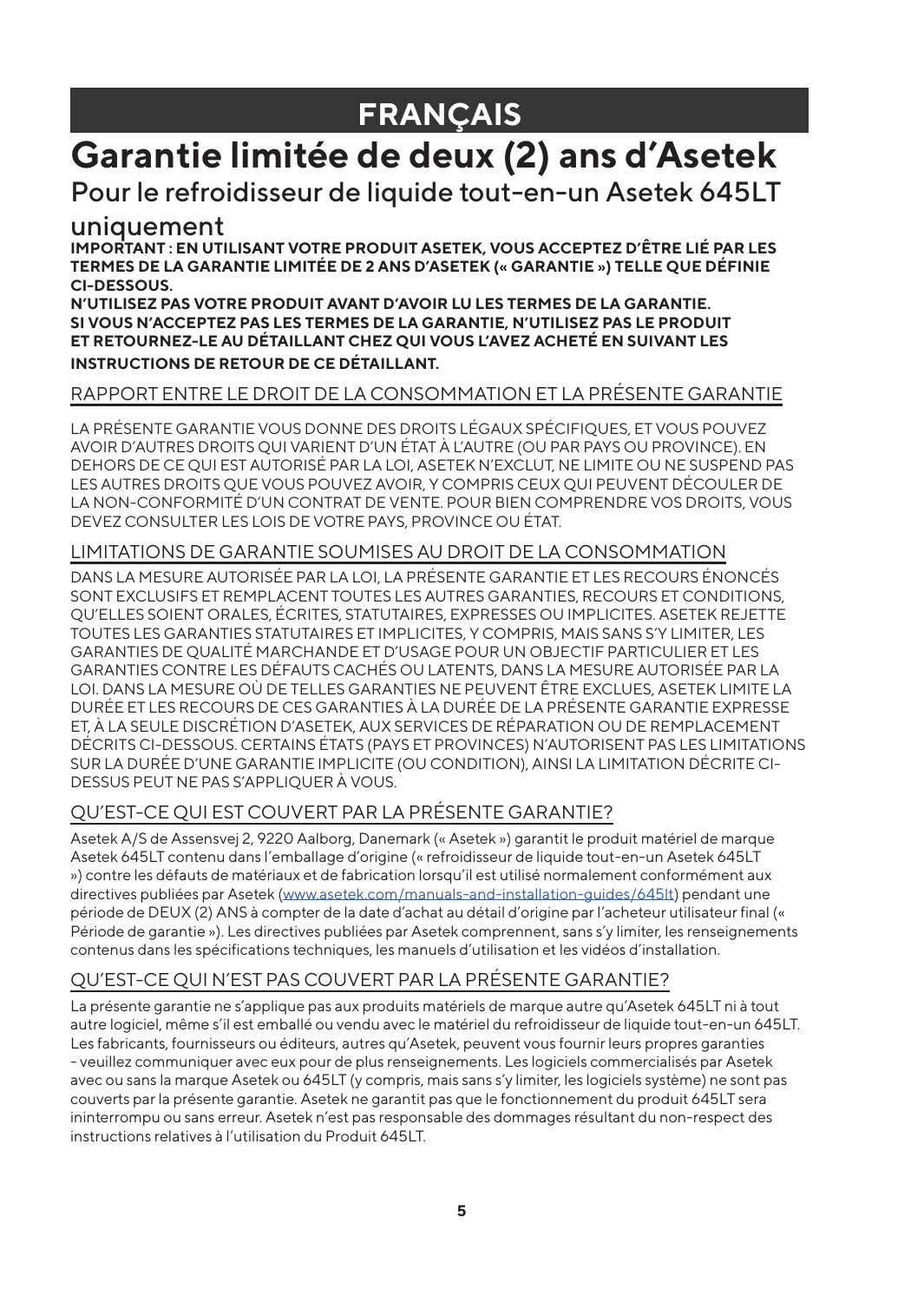**La présente garantie ne s'applique pas (a) aux matériaux, y compris le liquide de refroidissement, qui sont conçus pour être consommés au fil du temps, aux matériaux, y compris les matériaux d'interface thermique (TIM) qui sont destinés à être remplacés pendant le service ou la reconfiguration ou aux revêtements de protection qui sont conçus pour diminuer au fil du temps, sauf si la défaillance s'est produite en raison d'un défaut de matériaux ou de fabrication; (b) aux dommages esthétiques, y compris, mais sans s'y limiter, les rayures, les bosses et le plastique endommagé sur les ports, sauf si la défaillance est due à un défaut de matériaux ou de fabrication; (c) aux dommages causés par l'utilisation d'un composant ou d'un produit tiers qui ne répond pas aux spécifications du produit 645LT (les spécifications du produit sont disponibles à l'adresse https : //www. asetek.com/ media/2417/645lt\_data\_sheet.pdf; (d) aux dommages causés par un accident, un abus, une mauvaise utilisation, un incendie, un contact avec un liquide, un tremblement de terre ou toute autre cause externe; (e) aux dommages causés par l'utilisation du Produit en dehors des directives publiées par Asetek; (f) aux dommages causés par un service (y compris les mises à niveau et les extensions) effectué par toute personne qui n'est pas un représentant d'Asetek; (g) aux dommages accidentels causés par un contact avec un liquide provenant d'un produit défectueux; (h) à un produit 645LT qui a été modifié pour en altérer la fonctionnalité ou la capacité sans l'autorisation écrite d'Asetek; (i) à des défauts causés par l'usure normale ou par le vieillissement normal du produit 645LT; (j) si un numéro de série a été retiré ou effacé du produit 645LT; ou (k) si Asetek reçoit des informations des autorités publiques compétentes selon lesquelles le produit a été volé et que vous ne pouvez pas prouver de quelque façon que ce soit que vous êtes l'utilisateur autorisé du produit (par exemple, en présentant une preuve d'achat).**

### VOS RESPONSABILITÉS

Avant de bénéficier du service de garantie, vous devez communiquer avec Asetek via notre formulaire de contact (https://www.asetek.com/company/contact-us). Avant de communiquer avec Asetek, veuillez avoir une preuve d'achat à portée de main. Lorsque vous communiquez avec Asetek par téléphone, d'autres frais peuvent s'appliquer en fonction de votre localisation.

Lors de l'expédition de votre refroidisseur de liquide Asetek 645LT AIO à Asetek, assurez-vous d'utiliser son emballage d'origine ou un emballage similaire qui assure une protection pendant le transport. Asetek se réserve le droit de refuser les demandes de garantie dont les dommages ont été causés par le transport ou un emballage insuffisant.

Clients d'Amazon : Jusqu'à un (1) mois après l'achat, communiquez avec Amazon pour initier un retour du produit.

Après le service de garantie, votre produit Asetek 645LT ou un produit de remplacement vous sera retourné configuré de la même manière que le produit acheté à l'origine, sous réserve des mises à jour applicables.

#### QUE FERA ASETEK EN CAS DE VIOLATION DE LA GARANTIE?

Si pendant la période de garantie, vous soumettez une réclamation à Asetek conformément à la présente garantie, Asetek s'engage, à sa seule discrétion à :

remplacer le Produit 645LT par le même modèle ou formé à partir de pièces neuves et/ou d'occasion qui sont équivalentes aux pièces neuves en termes de performance et de fiabilité, ou rembourser l'intégralité du prix d'achat selon la preuve d'achat.

Asetek peut vous demander de remplacer certaines pièces installables par l'utilisateur (par exemple, le kit de rétention). Lorsque le produit Asetek 645LT ou une pièce est remplacé ou qu'un remboursement est effectué, tout article de remplacement devient votre propriété et l'article remplacé ou remboursé devient la propriété d'Asetek.

### OPTIONS DE SERVICE DE GARANTIE

Asetek fournira le service de garantie par le biais d'une ou plusieurs des options suivantes :

(i) Service de desserte postale national : Si Asetek détermine que votre produit 645LT est admissible au service de desserte postale national, Asetek vous enverra des instructions sur la façon d'emballer et d'adresser correctement votre produit 645LT. Les instructions peuvent vous être envoyées par courriel ou par tout autre moyen électronique. Si la demande de garantie est approuvée, Asetek vous enverra un nouveau produit. Asetek paiera les frais d'expédition depuis et vers votre lieu de résidence. Asetek ne sera pas responsable des dommages liés à l'expédition en raison d'un emballage insuffisant. Le service de retour par courrier national est principalement disponible si vous et le produit vous trouvez dans le pays ou la région douanière où le produit 645LT a été vendu.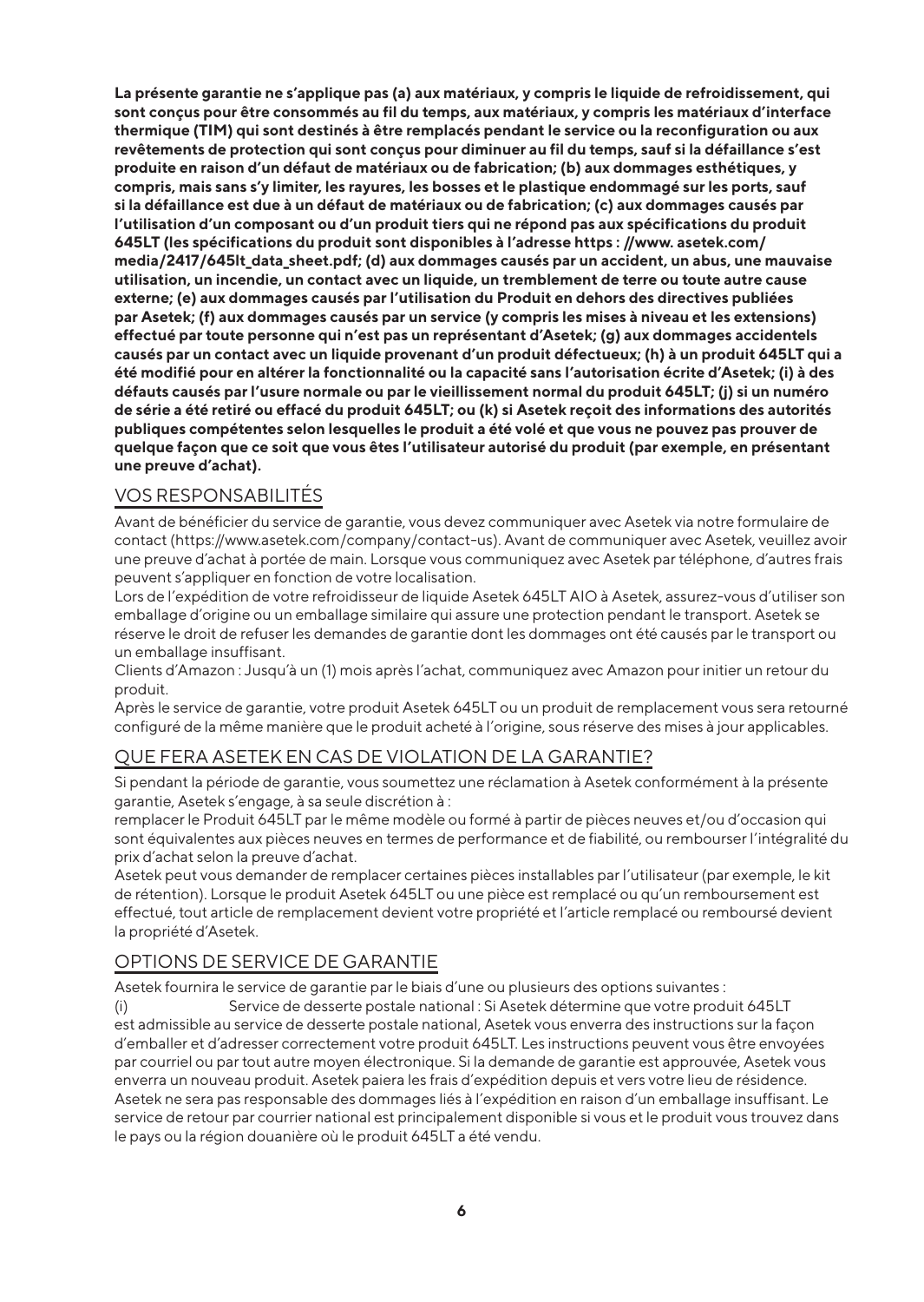(ii) Service de desserte postale international : Si Asetek détermine que votre produit 645LT est admissible au service de desserte postale international, Asetek vous enverra des instructions sur la façon d'emballer et d'adresser correctement votre produit 645LT. Les instructions peuvent vous être envoyées par courriel ou par d'autres moyens électroniques. Si la demande de garantie est approuvée, Asetek vous enverra un nouveau produit. Vous serez responsable du paiement de l'expédition, de la manutention et de tous les droits de douane applicables, de la TVA et des autres taxes et frais associés depuis et vers votre lieu de résidence vers le lieu de service. Asetek ne sera pas responsable des dommages liés à l'expédition en raison d'un emballage insuffisant.

Service pour lequel Asetek exige le retour du produit ou de la pièce 645LT remplacée : Asetek vous enverra un produit 645LT de remplacement lorsque le produit 645LT remplacé sera retourné à Asetek. Asetek fournira une étiquette d'expédition prépayée.

Service pour lequel Asetek n'exige pas le retour du produit 645LT ou de la pièce remplacée : Asetek vous enverra gratuitement un 645LT de remplacement. La mise au rebut du 645LT défectueux doit être effectuée conformément à la réglementation des déchets d'équipements électrique et électronique(DEEE) de votre région.

Asetek se réserve le droit de modifier, à sa seule discrétion, la méthode par laquelle Asetek peut vous fournir un service de garantie, et l'éligibilité de votre produit 645LT à recevoir une méthode de service particulière. Le service sera limité au remplacement si la demande de garantie est approuvée. La disponibilité des pièces et les délais de réponse peuvent varier selon les pays. Les frais d'expédition et de manutention peuvent être à votre charge si le Produit 645LT ne peut être examiné dans le pays où il se trouve. Si vous demandez un service dans un pays qui n'est pas le pays d'achat, vous devez vous conformer à toutes les lois et réglementations d'importation et d'exportation applicables et serez responsable de tous les droits de douane, de la TVA et des autres taxes et frais associés. Dans le cas d'un service international, Asetek peut remplacer votre Produit 645LT par des produits et pièces comparables conformes aux normes locales.

### LIMITATION DE RESPONSABILITÉ

SAUF DANS LES CAS PRÉVUS PAR LA PRÉSENTE GARANTIE ET DANS LA MESURE MAXIMALE AUTORISÉE PAR LA LOI, ASETEK N'EST PAS RESPONSABLE DES DOMMAGES DIRECTS, SPÉCIAUX, ACCIDENTELS OU CONSÉCUTIFS RÉSULTANT DE TOUTE VIOLATION DE GARANTIE OU DE CONDITION, OU EN VERTU DE TOUTE AUTRE THÉORIE JURIDIQUE, Y COMPRIS, MAIS SANS S'Y LIMITER, LA PERTE D'UTILISATION, LA PERTE DE REVENUS, LA PERTE DE BÉNÉFICES RÉELS OU ANTICIPÉS (Y COMPRIS LA PERTE DE BÉNÉFICES SUR DES CONTRATS); LA PERTE DE L'UTILISATION DE L'ARGENT; LA PERTE D'ÉCONOMIES ANTICIPÉES; LA PERTE D'ACTIVITÉ; LA PERTE D'OPPORTUNITÉ; LA PERTE DE CLIENTÈLE; LA PERTE DE RÉPUTATION; LA PERTE DE DOMMAGES, LA COMPROMISSION OU LA CORRUPTION DE DONNÉES; OU TOUTE PERTE OU TOUT DOMMAGE INDIRECT OU CONSÉCUTIF, QUELLE QU'EN SOIT LA CAUSE, Y COMPRIS LE REMPLACEMENT D'ÉQUIPEMENT ET DE PROPRIÉTÉ, TOUS LES COÛTS DE RÉCUPÉRATION, DE PROGRAMMATION OU DE REPRODUCTION DE TOUT PROGRAMME OU DE TOUTE DONNÉE STOCKÉE DANS DES PRODUITS UTILISÉS AVEC LE PRODUIT 645LT.

LA LIMITATION PRÉCÉDENTE NE S'APPLIQUE PAS AUX RÉCLAMATIONS POUR DÉCÈS OU BLESSURES CORPORELLES, OU À TOUTE RESPONSABILITÉ LÉGALE POUR DES ACTES ET/OU OMISSIONS INTENTIONNELS ET DE NÉGLIGENCE GRAVE.

CERTAINS ÉTATS (PAYS ET PROVINCES) N'AUTORISENT PAS L'EXCLUSION OU LA LIMITATION DES DOMMAGES ACCESSOIRES OU INDIRECTS, DE SORTE QUE LA LIMITATION OU L'EXCLUSION CI-DESSUS PEUT NE PAS S'APPLIQUER À VOUS.

### GÉNÉRALITÉS

Aucun revendeur, agent ou employé d'Asetek n'est autorisé à apporter une modification, une extension ou un ajout à cette garantie. Si un terme est jugé illégal ou inapplicable, la légalité ou l'applicabilité des autres termes ne sera pas affectée ou compromise. La présente garantie est régie et interprétée par les lois du pays dans lequel l'achat du produit 645LT a eu lieu. Pour les produits achetés sur Internet, le lieu d'achat sera le pays à partir duquel le Produit 645LT vous est expédié. Asetek ou son successeur en titre est le garant de la présente garantie.